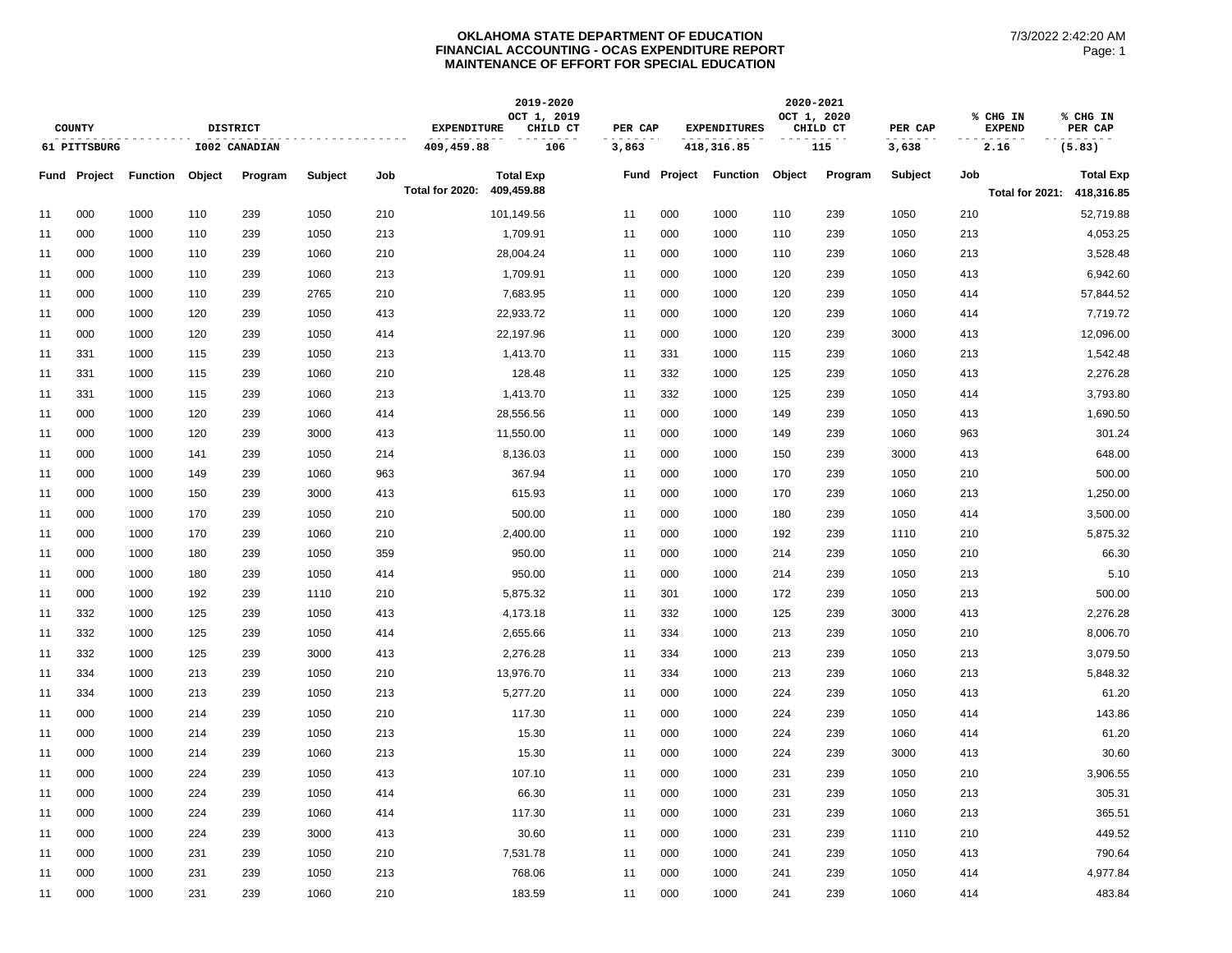## **OKLAHOMA STATE DEPARTMENT OF EDUCATION FINANCIAL ACCOUNTING - OCAS EXPENDITURE REPORT MAINTENANCE OF EFFORT FOR SPECIAL EDUCATION**

|    | Fund Project | <b>Function Object</b> |     | Program | Subject | Job<br>Total for 2020: | <b>Total Exp</b><br>409,459.88 |    |     | Fund Project Function Object |     | Program | Subject | Job | <b>Total Exp</b>           |
|----|--------------|------------------------|-----|---------|---------|------------------------|--------------------------------|----|-----|------------------------------|-----|---------|---------|-----|----------------------------|
|    |              |                        |     |         |         |                        |                                |    |     |                              |     |         |         |     | Total for 2021: 418,316.85 |
| 11 | 000          | 1000                   | 231 | 239     | 1060    | 213                    | 726.96                         | 11 | 000 | 1000                         | 241 | 239     | 3000    | 413 | 1,149.13                   |
| 11 | 000          | 1000                   | 231 | 239     | 1110    | 210                    | 449.46                         | 11 | 000 | 1000                         | 253 | 239     | 1050    | 210 | 5,062.18                   |
| 11 | 000          | 1000                   | 241 | 239     | 1050    | 214                    | 658.91                         | 11 | 000 | 1000                         | 253 | 239     | 1050    | 213 | 385.54                     |
| 11 | 000          | 1000                   | 241 | 239     | 1050    | 359                    | 72.67                          | 11 | 000 | 1000                         | 253 | 239     | 1060    | 213 | 453.91                     |
| 11 | 000          | 1000                   | 241 | 239     | 1050    | 413                    | 1,703.21                       | 11 | 000 | 1000                         | 253 | 239     | 1110    | 210 | 558.12                     |
| 11 | 000          | 1000                   | 241 | 239     | 1050    | 414                    | 1,370.80                       | 11 | 000 | 1000                         | 263 | 239     | 1050    | 414 | 3,544.60                   |
| 11 | 000          | 1000                   | 241 | 239     | 1060    | 414                    | 1,987.95                       | 11 | 000 | 1000                         | 263 | 239     | 1060    | 414 | 739.20                     |
| 11 | 000          | 1000                   | 241 | 239     | 3000    | 413                    | 1,104.92                       | 11 | 301 | 1000                         | 231 | 239     | 1050    | 213 | 38.25                      |
| 11 | 000          | 1000                   | 252 | 239     | 1050    | 213                    | 767.31                         | 11 | 335 | 1000                         | 223 | 239     | 1050    | 414 | 6,774.90                   |
| 11 | 334          | 1000                   | 213 | 239     | 1060    | 210                    | 466.42                         | 11 | 335 | 1000                         | 223 | 239     | 1060    | 414 | 7,390.80                   |
| 11 | 334          | 1000                   | 213 | 239     | 1060    | 213                    | 5,277.20                       | 11 | 000 | 1000                         | 273 | 239     | 1050    | 210 | 342.06                     |
| 11 | 335          | 1000                   | 223 | 239     | 1050    | 414                    | 594.90                         | 11 | 000 | 1000                         | 273 | 239     | 1050    | 213 | 143.67                     |
| 11 | 335          | 1000                   | 223 | 239     | 1060    | 414                    | 13,976.70                      | 11 | 000 | 1000                         | 273 | 239     | 1060    | 213 | 265.96                     |
| 11 | 000          | 1000                   | 252 | 239     | 1060    | 213                    | 782.01                         | 11 | 000 | 1000                         | 273 | 239     | 1110    | 210 | 36.93                      |
| 11 | 000          | 1000                   | 253 | 239     | 1050    | 210                    | 9,667.89                       | 11 | 000 | 1000                         | 283 | 239     | 1050    | 413 | 54.42                      |
| 11 | 000          | 1000                   | 253 | 239     | 1050    | 213                    | 946.68                         | 11 | 000 | 1000                         | 283 | 239     | 1050    | 414 | 420.84                     |
| 11 | 000          | 1000                   | 253 | 239     | 1060    | 210                    | 228.00                         | 11 | 000 | 1000                         | 283 | 239     | 1060    | 414 | 48.59                      |
| 11 | 000          | 1000                   | 253 | 239     | 1060    | 213                    | 964.80                         | 11 | 000 | 1000                         | 283 | 239     | 1060    | 963 | 1.94                       |
| 11 | 000          | 1000                   | 253 | 239     | 1110    | 210                    | 558.14                         | 11 | 000 | 1000                         | 283 | 239     | 3000    | 413 | 80.28                      |
| 11 | 000          | 1000                   | 263 | 239     | 1050    | 413                    | 1,242.00                       | 11 | 000 | 1000                         | 530 | 239     | 1060    | 000 | 3,500.00                   |
| 11 | 000          | 1000                   | 263 | 239     | 1050    | 414                    | 195.23                         | 11 | 000 | 1000                         | 611 | 239     | 2500    | 000 | 54.89                      |
| 11 | 000          | 1000                   | 263 | 239     | 1060    | 414                    | 2,724.02                       | 11 | 000 | 1000                         | 614 | 239     | 1050    | 000 | 438.90                     |
| 11 | 000          | 1000                   | 273 | 239     | 1050    | 210                    | 1,172.71                       | 11 | 000 | 1000                         | 619 | 239     | 1060    | 000 | 94.95                      |
| 11 | 000          | 1000                   | 273 | 239     | 1050    | 213                    | 407.41                         | 11 | 000 | 1000                         | 641 | 239     | 1050    | 000 | 478.50                     |
| 11 | 000          | 1000                   | 273 | 239     | 1060    | 210                    | 377.37                         | 11 | 000 | 1000                         | 641 | 239     | 1060    | 000 | 11.99                      |
| 11 | 000          | 1000                   | 273 | 239     | 1060    | 213                    | 415.32                         | 11 | 000 | 1000                         | 651 | 239     | 1050    | 000 | 620.02                     |
| 11 | 000          | 1000                   | 273 | 239     | 1110    | 210                    | 65.62                          | 11 | 000 | 1000                         | 651 | 239     | 1060    | 000 | 7,002.85                   |
| 11 | 000          | 1000                   | 273 | 239     | 2765    | 210                    | 85.91                          | 11 | 000 | 1000                         | 653 | 239     | 1050    | 000 | 8,501.00                   |
| 11 | 000          | 1000                   | 283 | 239     | 1050    | 214                    | 90.92                          | 11 | 000 | 1000                         | 653 | 239     | 1110    | 000 | 1,569.00                   |
| 11 | 000          | 1000                   | 283 | 239     | 1050    | 359                    | 10.54                          | 11 | 000 | 1000                         | 653 | 239     | 3000    | 000 | 173.32                     |
| 11 | 000          | 1000                   | 283 | 239     | 1050    | 413                    | 256.15                         | 11 | 000 | 1000                         | 681 | 239     | 1050    | 000 | 61.07                      |
| 11 | 000          | 1000                   | 283 | 239     | 1050    | 414                    | 276.44                         | 11 | 000 | 1000                         | 681 | 239     | 1060    | 000 | 60.79                      |
| 11 | 000          | 1000                   | 283 | 239     | 1060    | 414                    | 319.13                         | 11 | 000 | 1000                         | 733 | 239     | 1050    | 000 | 18,750.00                  |
| 11 | 000          | 1000                   | 283 | 239     | 1060    | 963                    | 4.22                           | 11 | 000 | 1000                         | 733 | 239     | 2500    | 000 | 18,750.00                  |
| 11 | 000          | 1000                   | 283 | 239     | 3000    | 413                    | 135.98                         | 11 | 000 | 2135                         | 336 | 239     | 0000    | 000 | 7,213.51                   |
| 11 | 000          | 1000                   | 611 | 239     | 1060    | 000                    | 91.09                          | 11 | 000 | 2140                         | 337 | 239     | 0000    | 000 | 3,775.00                   |
| 11 | 000          | 1000                   | 645 | 239     | 1050    | 000                    | 340.87                         | 11 | 000 | 2152                         | 336 | 239     | 0000    | 000 | 25,087.81                  |
| 11 | 000          | 1000                   | 651 | 239     | 1050    | 000                    | 211.67                         | 11 | 000 | 2170                         | 336 | 239     | 0000    | 000 | 3,582.14                   |
| 11 | 000          | 1000                   | 653 | 239     | 1050    | 000                    | 9,815.05                       | 11 | 000 | 2199                         | 618 | 239     | 1050    | 000 | 3.90                       |